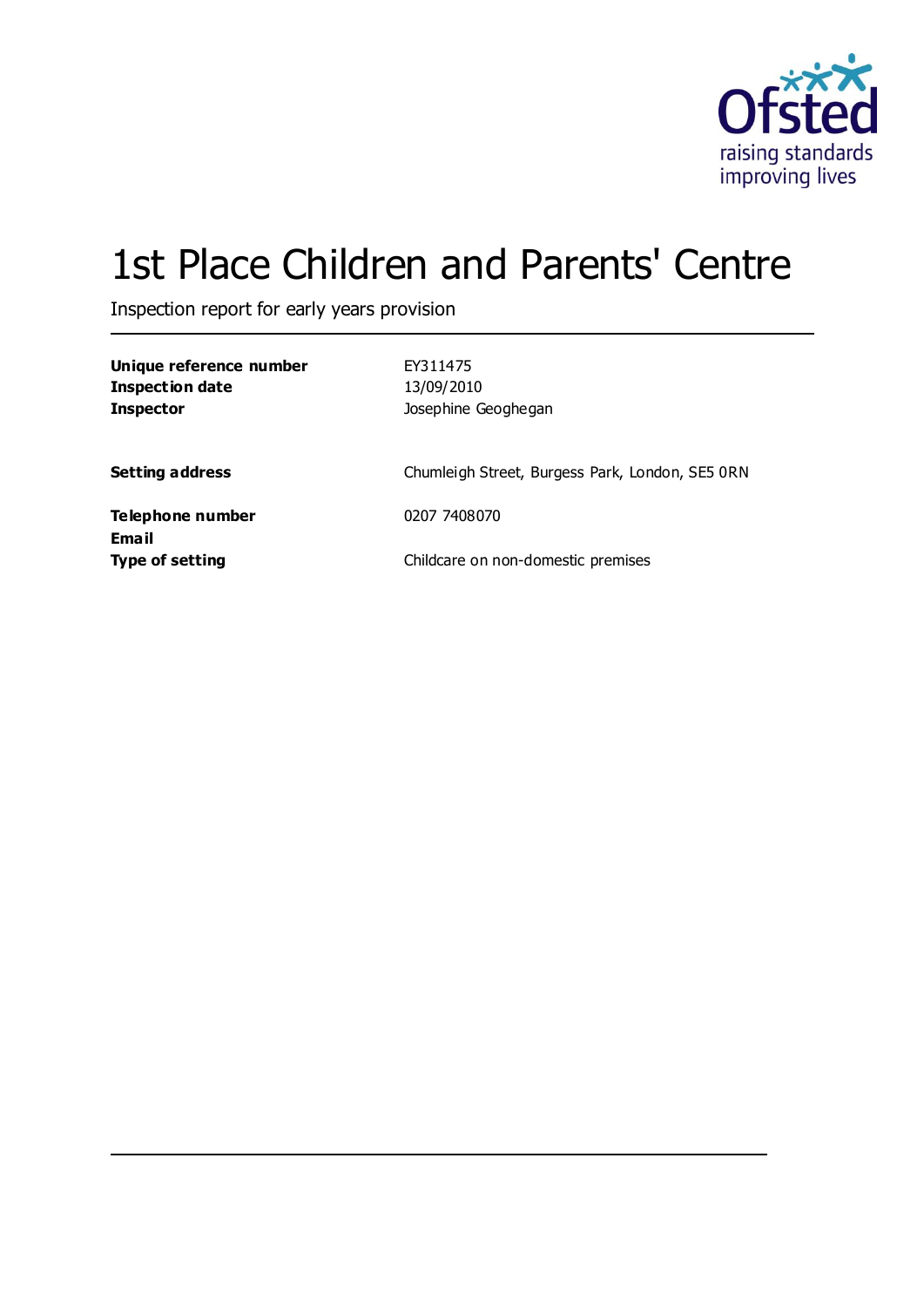The Office for Standards in Education, Children's Services and Skills (Ofsted) regulates and inspects to achieve excellence in the care of children and young people, and in education and skills for learners of all ages. It regulates and inspects childcare and children's social care, and inspects the Children and Family Court Advisory Support Service (Cafcass), schools, colleges, initial teacher training, work-based learning and skills training, adult and community learning, and education and training in prisons and other secure establishments. It assesses council children's services, and inspects services for looked after children, safeguarding and child protection.

If you would like a copy of this document in a different format, such as large print or Braille, please telephone 0300 123 1231, or email enquiries@ofsted.gov.uk.

You may copy all or parts of this document for non-commercial educational purposes, as long as you give details of the source and date of publication and do not alter the information in any way.

T: 0300 123 1231 Textphone: 0161 618 8524 E: enquiries@ofsted.gov.uk W: [www.ofsted.gov.uk](http://www.ofsted.gov.uk/)

© Crown copyright 2010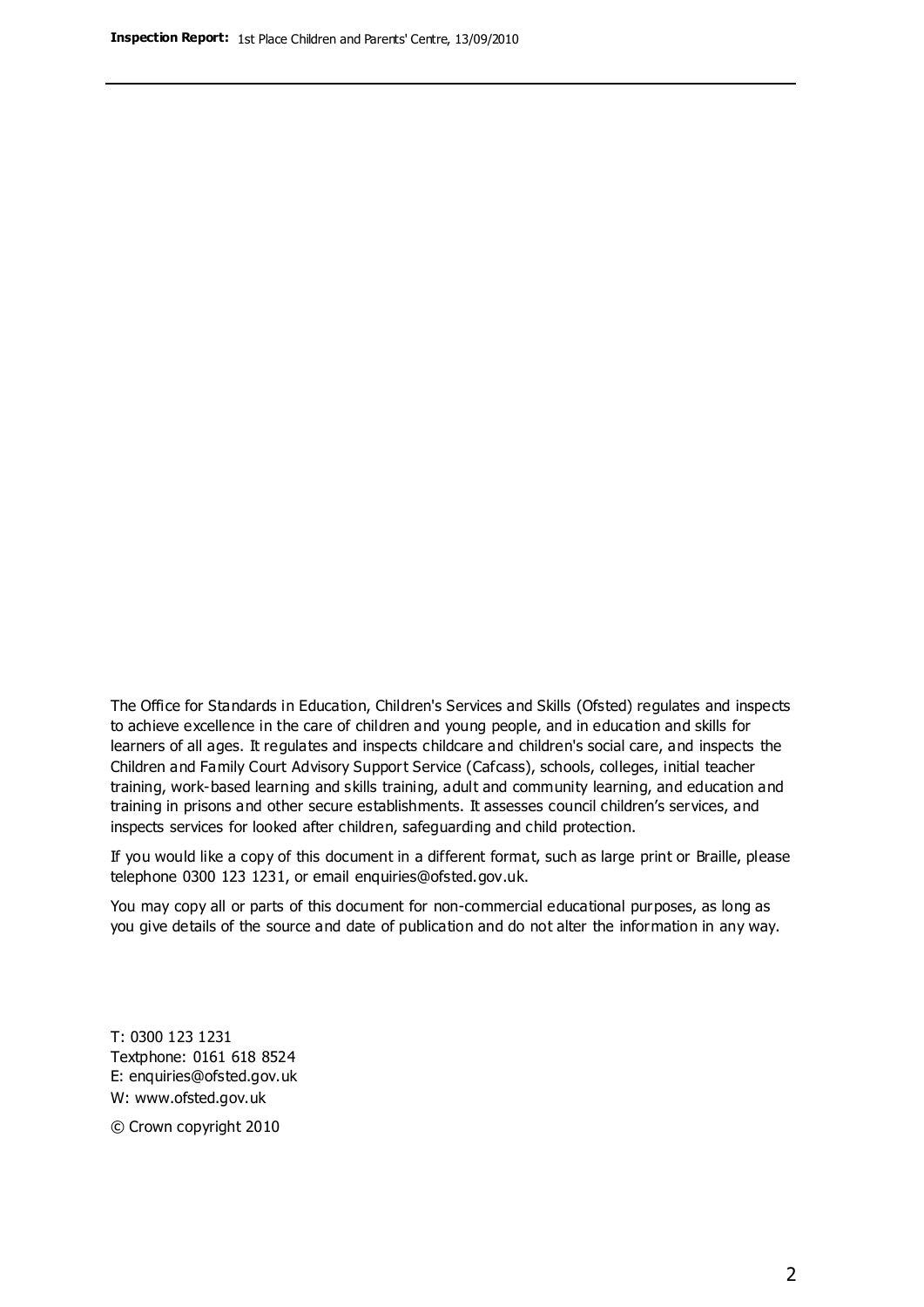### **Introduction**

This inspection was carried out by Ofsted under Sections 49 and 50 of the Childcare Act 2006 on the quality and standards of the registered early years provision. 'Early years provision' refers to provision regulated by Ofsted for children from birth to 31 August following their fifth birthday (the early years age group). The registered person must ensure that this provision complies with the statutory framework for children's learning, development and welfare, known as the *Early* Years Foundation Stage.

The provider must provide a copy of this report to all parents with children at the setting where reasonably practicable. The provider must provide a copy of the report to any other person who asks for one, but may charge a fee for this service (The Childcare (Inspection) Regulations 2008 regulations 9 and 10).

The setting also makes provision for children older than the early years age group which is registered on the voluntary and/or compulsory part(s) of the Childcare Register. This report does not include an evaluation of that provision, but a comment about compliance with the requirements of the Childcare Register is included in Annex B.

Please see our website for more information about each childcare provider. We publish inspection reports, conditions of registration and details of complaints we receive where we or the provider take action to meet the requirements of registration.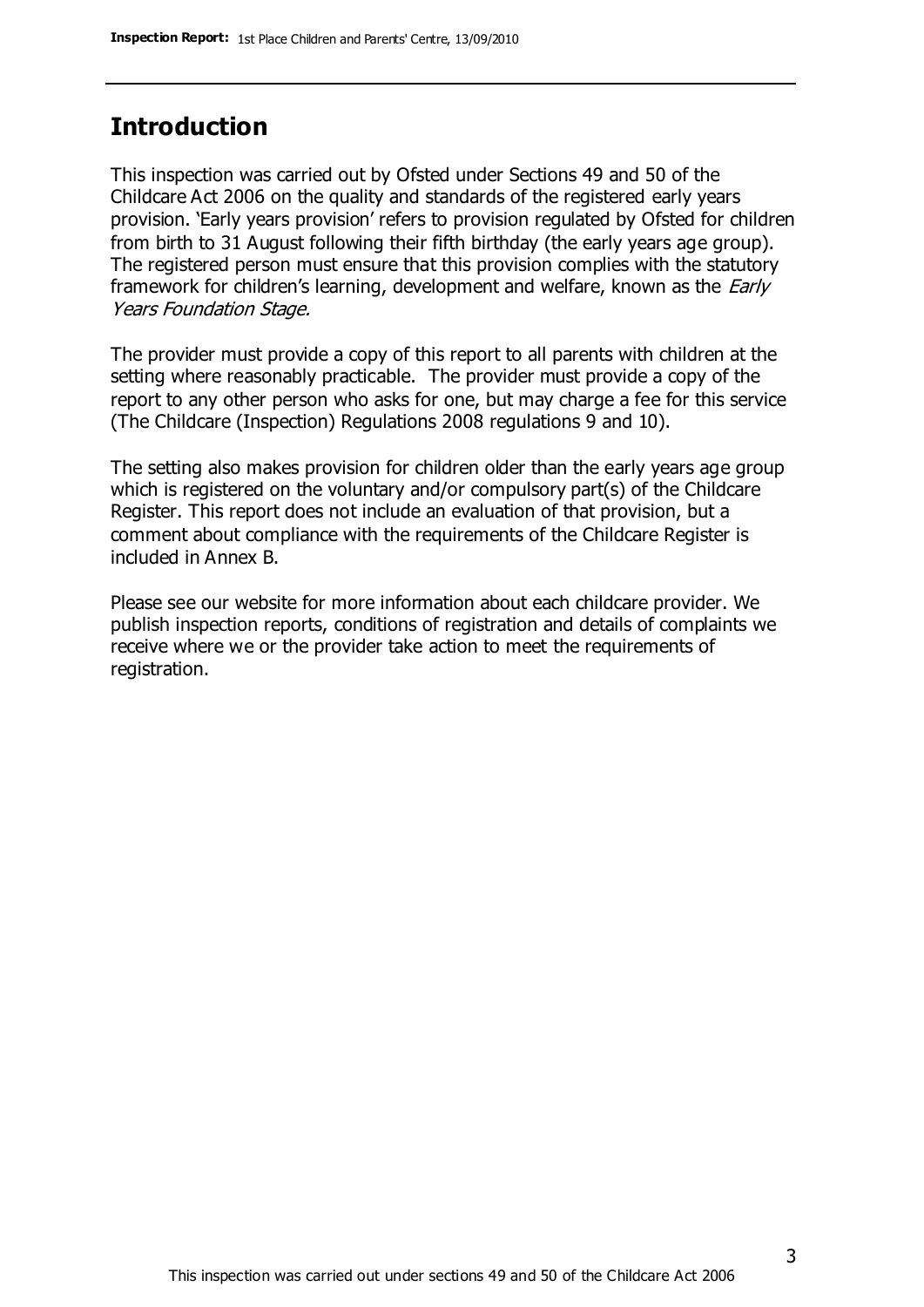# **Description of the setting**

1st place Children and Parents Centre has been registered 2005. They operate from a purpose built single storey building in the Walworth area of the London borough of Southwark. The self-contained nursery is located within the centre and comprises of three group rooms which all have direct access to the enclosed outside play area. Internally all group rooms lead to the Piazza which is a shared educational and social space used by all children. The nursery shows regard to the Early Years Foundation Stage and promotes an individual approach to early education which has been influenced by the early education practice of Reggio Emilia in Italy. The nursery is open from 8am to 6pm weekdays for 50 weeks per year. The setting is registered on the Early Years Register and on the compulsory part of the Childcare Register to provide care for 54 children under eight years, of these no more than 54 may be in the early years age range. There are currently 69 children on roll in the early years age range, of these 22 children use English as an additional language and six children have identified special educational needs and/or disabilities. The setting is also registered on the voluntary part of the childcare register. The staff team comprises of 21 staff who work with the children, of these 18 staff hold recognized childcare qualifications. The setting also employs a team of bank staff, a cook and a cooks assistant, a premises officer and administrators.

### **The overall effectiveness of the early years provision**

Overall the quality of the provision is outstanding.

The setting has made exceptional progress since the last inspection. The well established staff team maintain consistently high standards of practice in all group rooms. They have embraced the ethos of the Early Years Foundation Stage, implementing a broad range of polices, systems of evaluation and assessments of children's progress which promote their welfare, learning and development effectively. The innovate approach to child centered learning is enthusiastically implemented by all staff who strive to attain continuous improvement to the quality of their service.

## **What steps need to be taken to improve provision further?**

To further improve the high quality early years provision the registered person should consider: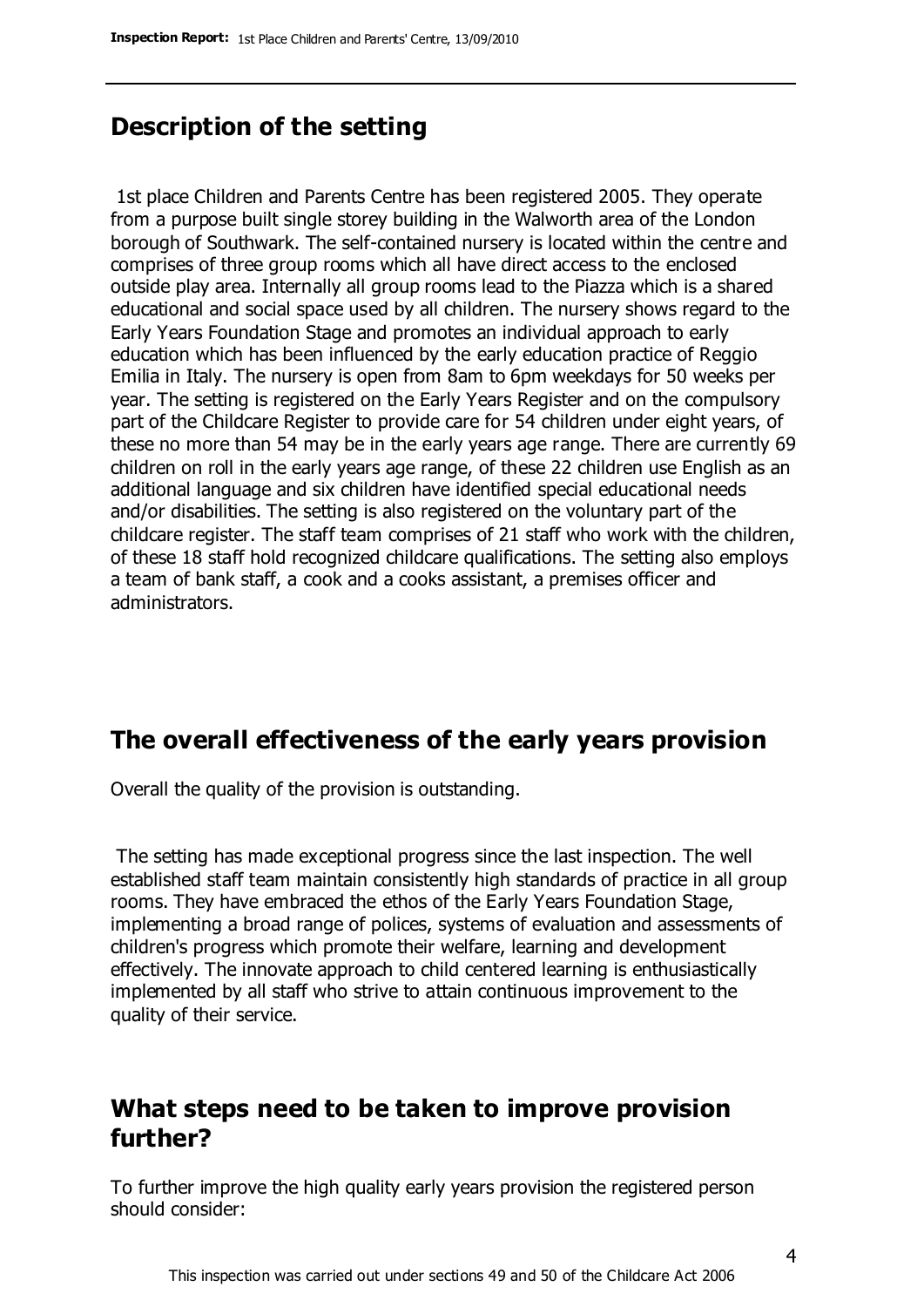extend opportunites for children to develop their awarenes of technology, in this case the use of the computers.

# **The effectiveness of leadership and management of the early years provision**

High regard is given to safeguarding children and promoting their welfare. Robust systems are in place to ensure the suitability of staff, including appropriate vetting checks, induction programmes and ongoing systems of supervision and appraisal. Staff attend relevant training regarding safeguarding children and protecting them from harm, ensuring they are able to take prompt action if they have any concerns about children's welfare. All required documentation is in place which is used appropriately and shared with parents. A broad range of polices and procedures are in place that are implemented successfully by staff and shared with all parents when their children begin. Methods of promoting safety for children and all users of the centre are well established. Robust security systems are in place and risk assessments relating to the setting, outings and any changes that take place are conducted by staff and the premises officer. Promoting equality and diversity is embedded in staff practice. For example, inclusion of children who have identified special educational needs and/or disabilities is extremely effective. This is due to the professionalism of the highly trained staff and flexible organisation of resources. In addition, the educational programmes support children's learning about diversity in meaningful ways. Resources are deployed effectively as excellent use is made of time and space, ensuring children have access to activities that promote all areas of learning while being supported well by staff. In addition, operational procedures are implemented successfully. For example, staff have adequate time to complete their assessments of children's progress and join together for planning and evaluation meetings. The key person system is well established and additional bank staff are employed to cover any staff absence; as a result children benefit from being cared for by familiar staff at all times, promoting their sense of security.

Excellent systems are in place to evaluate the educational programmes and a thorough and realistic self evaluation of the setting has been completed by staff. In addition, the needs of all users are considered as parent questionnaires are evaluated and used to inform future planning. Driving improvement is embedded in practice and all recommendations raised at the last inspection have been met appropriately. Engagement with parents and working in partnership with others is exceptionally well organised, as a result the individual needs of all children are catered for effectively. Parents spoken to during the inspection report that communication between themselves and staff is very good. They feel that their children are safe, have good relationships with staff and are happy while attending the setting. Parents are kept well informed about their children's progress. They are offered a range of information about the setting and regular news letters. They participate in a gradual settling in procedure, ensuring their children feel secure before they leave.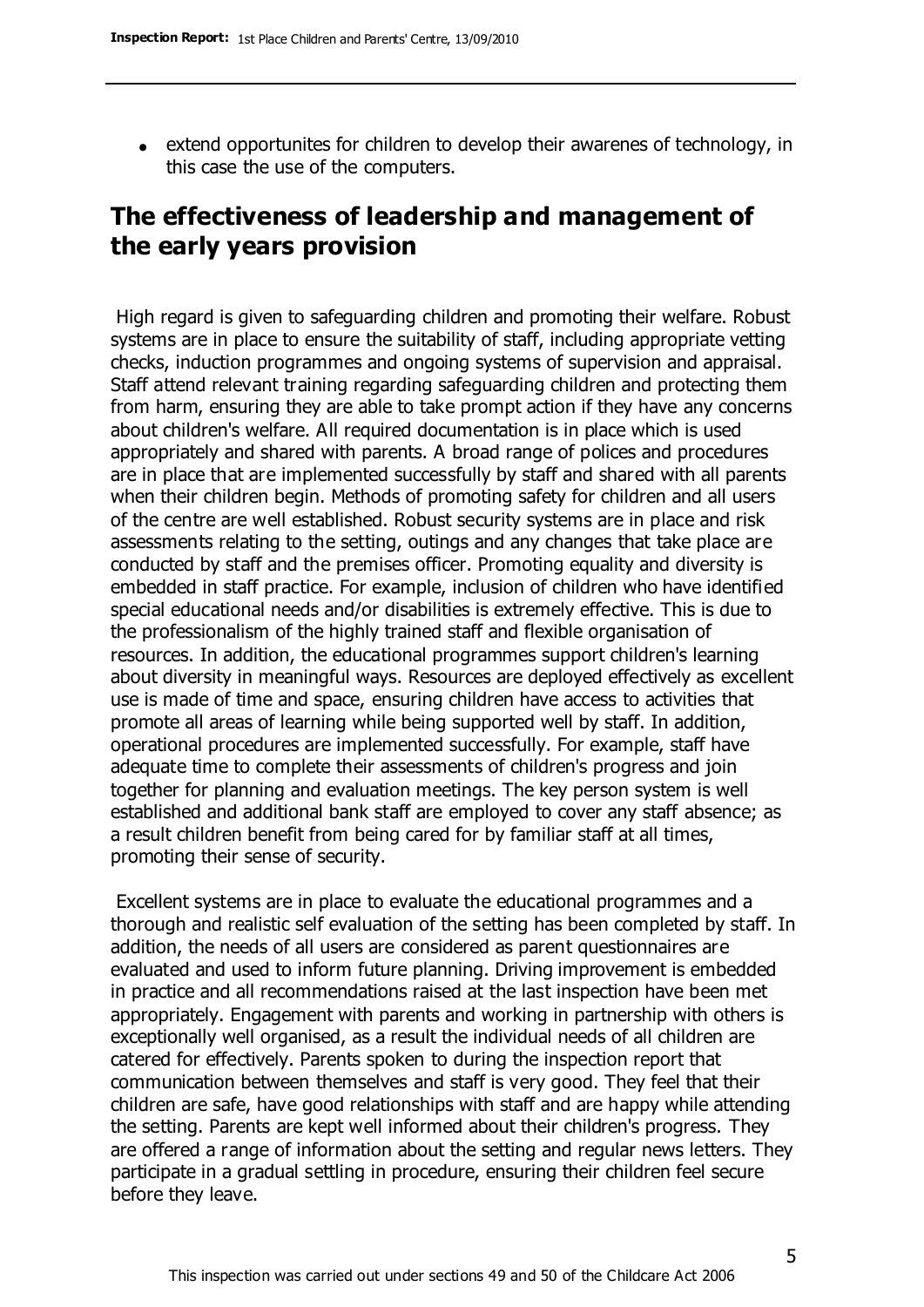# **The quality and standards of the early years provision and outcomes for children**

Excellent systems are in place to ensure adults support children's learning and development effectively. The Key worker system is well established, as a result children's individual needs are monitored and catered for. Good organisation ensures children are constantly supervised at all times. The purpose built learning environment promotes a child centered learning approach effectively. The group rooms are located around the internal piazza which provides a large communal space for children of all ages to socialise and join together for planned activities and meal times. The Piazza includes a well equipped creative studio and role play area, construction, soft play and a lights and shadow area. In addition, children use this area for Tae Kwando sessions with a peripatetic teacher. High regard is given to developing children's creativity and this is evident in the wall displays of children's creative projects and photos of children participating in activities and outings. Children have access to the outdoor play area from all group rooms enabling them to join together for outdoor play and move freely between the group rooms. The outside play area is well organised with plenty of space for children to engage in physical play activities while using the large fixed climbing equipment, areas to explore nature and use a variety of resources that reflect all areas of learning.

Excellent systems are in place regarding the assessment of children's progress and planning activities that meet their individual needs; these systems are used consistently by staff in all group rooms. Staff make observations of children's progress which are linked to the areas of learning; they attend weekly meetings where they track children's progress and plan activities that reflect their interests and learning needs. Staff use children's learning journeys which are supported by observations, photos and samples of their creative work to collate regular written reviews of their progress which are shared with parents. Children, parents and staff benefit from the clear methods that have been established to support children's transitions to other group rooms or to school.

Robust systems are in place to support children who have identified special educational needs and/or disabilities. Staff work closely with other agencies to ensure children's needs are met. For example, staff work with physiotherapists to ensure children's physical care needs are met and work with educational psychologists to devise systems that aid children's communication, such as object reference. Staff are guided by the support of the nursery special educational needs coordinator (SENCO) and also work closely with local authority inclusion team. This collaborative approach ensures documentation is used effectively to support children's learning and development. For example, all staff and other agencies working with the children contribute to their individual education and care plans, common assessment framework (CAF) documents and team around the child (TAC) meetings. This ensures that any learning and development aims for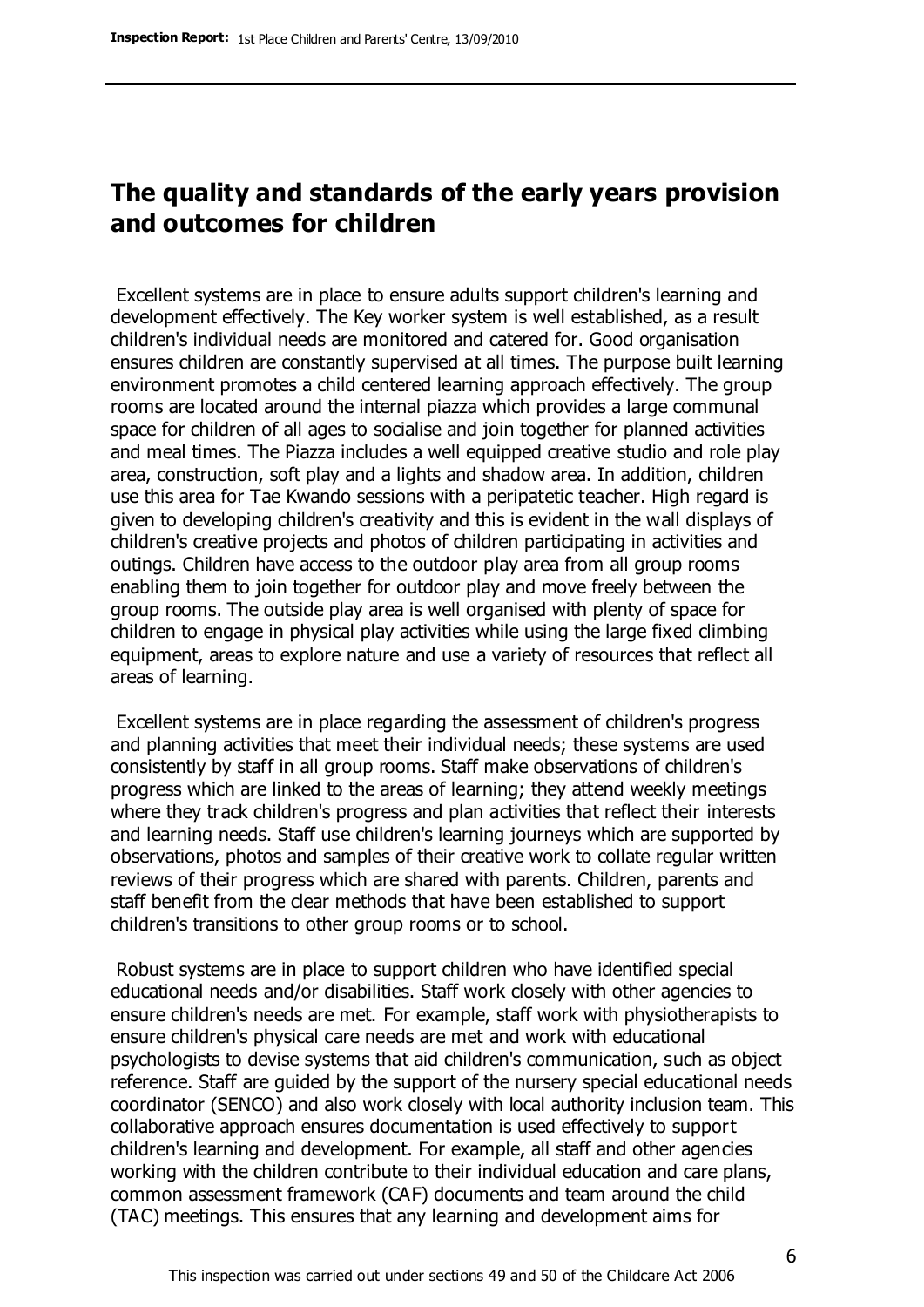individual children are realistic and avoids duplication by the multi-agency teams working with each child.

Children are able to participate in a broad range of both indoor and outside activities and benefit from a good balance of adult-led and child-led activities that promote active learning effectively. Staff give high priority to safeguarding children and promoting their welfare. They ensure children are aware of expectations of their behaviour and modes of conduct that promote their safety. Children's good health and well being is promoted effectively as staff implement high standards of hygiene practice that help stop the spread of infection, for example during nappy changing and toilet routines and at meal times. In addition, shoe covers are used in the baby room, younger children use cups which are labeled with their names and children's bedding is labeled and laundered regularly. Staff demonstrate a clear awareness of protocols regarding specific health needs of individual children and ensure children's individual needs are met, for example; supporting children with disabilities who use alternative feeding methods. Children benefit from a balanced diet of freshly prepared meals that are cooked on the premises. They have constant access to fresh drinking water, enabling them to remain hydrated throughout the day. Children enjoy a variety of fresh fruit at snack times, enabling them to develop healthy eating habits. Their individual dietary needs are known and records are shared with parents regarding food and drink intake of babies.

Children benefit from extensive range of good quality toys, equipment and books that support their learning and developmental needs in all group rooms. Children's physical care needs are met well as they have access to a wide variety of furniture and equipment that is suitable for their age and stage of development, such as a range of appropriate height chairs for children of differing age groups. Older children have played an active role in designing the layout of their group room, selecting the furniture and accessories to create a homely area where they can relax and participate in quiet activities. Resources are stored at low level, enabling children to make choices and follow their own interests during both indoor and outside play. The large outdoor play area is fully enclosed with areas of safety surface around climbing areas and large areas for children to move freely and safely while using a range of equipment. The outside play area is well designed providing covered areas which enable children to participate in outdoor play in all weather along with plants and trees that provide walkways and cosy areas for children to explore.

Children make excellent progress in all areas of learning. They are confident learners who make good use of their learning environment. They select resources and work independently and enjoy both free-play and group activities. Children benefit from sociable meal and snack times where staff and children sit in small groups, holding conversations and creating a relaxed atmosphere. Children are well behaved and respond appropriately to expectations of their behaviour. They are able to share and take turns during play and younger children are supported well by staff in learning these expectations. Children respond positively to well established routines and take responsibility for their environment as they help tidy away toys. Children's language skills are enhanced as staff engage older children in lots of conversations and ask questions that make them think. Younger children have good opportunities to develop their speaking and listening skills. For example,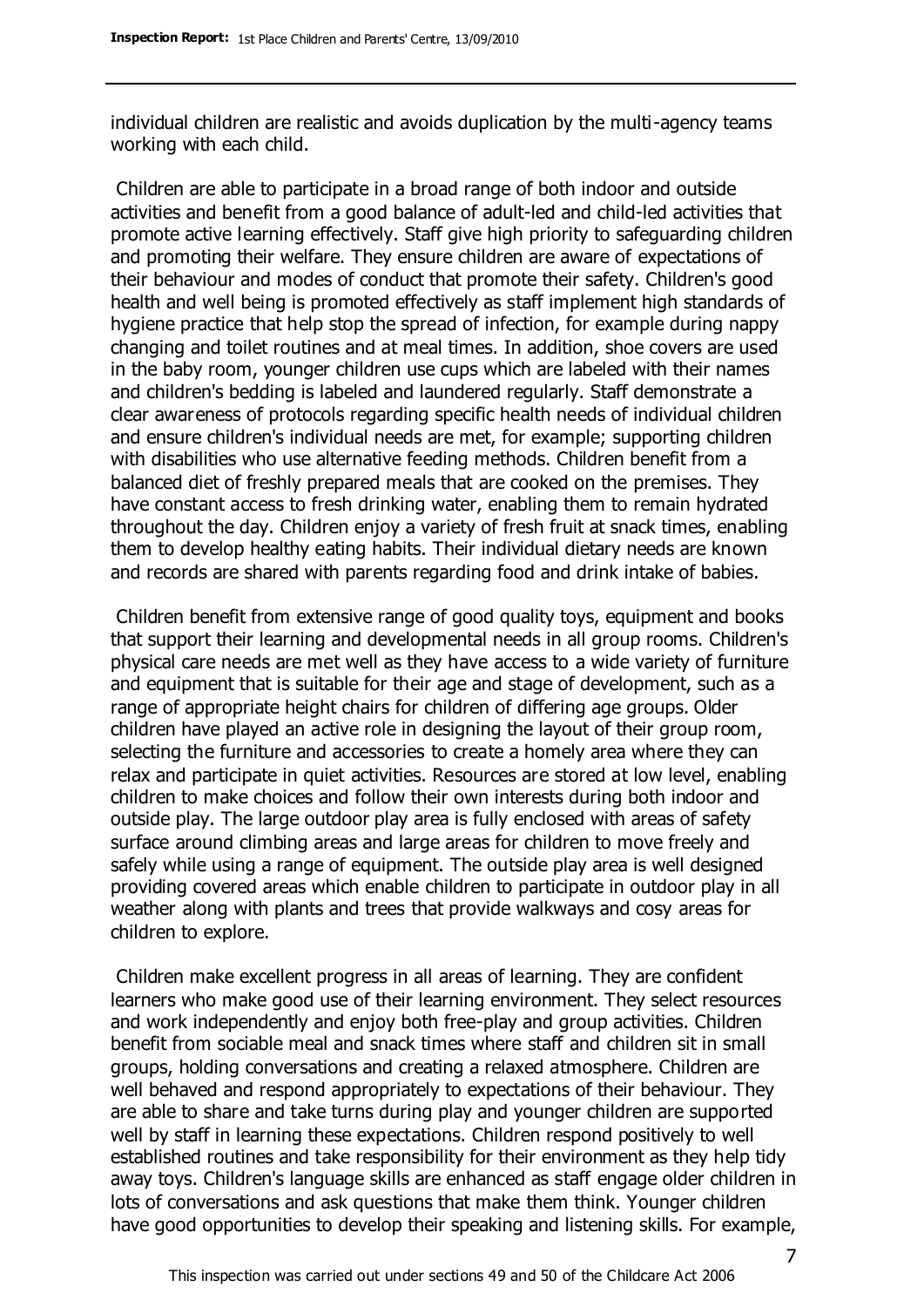staff are attuned to the language attempts and gestures of younger children and babies; they speak clearly to children, for example when giving verbal directions. Children of all ages use books purposefully for pleasure. They enjoy group song times and join in enthusiastically, clapping and creating the actions to familiar songs. Children are developing good writing skills. For example, younger children make purposeful marks and older children create representational drawings of people and add emergent writing.

Children have good opportunities to solve problems as they use a range of construction sets to create objects. They develop their awareness of space and shape while using blocks and use a range of accessories in the sand and water trays effectively. Older children are able to count accurately in excess of ten and show a keen awareness of number during play. Children are able to gain hands on experience of nature and living things as they grow squashes and flowers in the garden and care for the giant land snails and fish that are kept in the group rooms. Children participate in exciting projects such as using cameras and being creative with their photos to explore their self image. Children's awareness of technology is enhanced through the use of cameras and computers, although computers are less well utilised. Children are able to explore water movement as they use the large pumps with cascades in the outside play area. They participate in activities that help them learn about cultures and beliefs and use resources that reflect all people in the community.

Children show skilful use of hand held tools, for example, they use a range of utensils in sand and water trays and older children confidently use scissors. Children show good coordination as they use the large climbing apparatus and slide. They use wheeled toys and run around showing good spatial awareness. In addition, they participate in planned activities, such as the Tae Kwando sessions where they develop their skills of movement and balance. Children have excellent opportunities to develop their free creative expression while using a broad range of paint collage and malleable materials. They enjoy using the large easels and have access to the well resourced creative art studio. Children freely engage in role play, for example; younger children imitate cooking while making birthday cakes in the sand and older children dress-up and enact their favourite story for their friends.

Children adopt healthy lifestyles as they have excellent opportunities to experience fresh air and exercise throughout the day. They make healthy choices at mealtimes regarding foods they would like to eat and younger children are supported well in developing their feeding skills. Children are helped to feel safe as staff offer constant support and guidance. Children seek comfort from staff if they are upset and younger children are offered lots of cuddles, helping them feel secure.

Children show a positive contribution to their learning environment. They interact positively with each other and staff, showing good relationships as they play, talk and laugh together. Children have outstanding opportunities to develop their skills for the future. This is evident in the broad range of exciting activities and ethos of child centered learning, coupled with highly effective systems of monitoring children's progress and planning for the individual learning and developmental needs.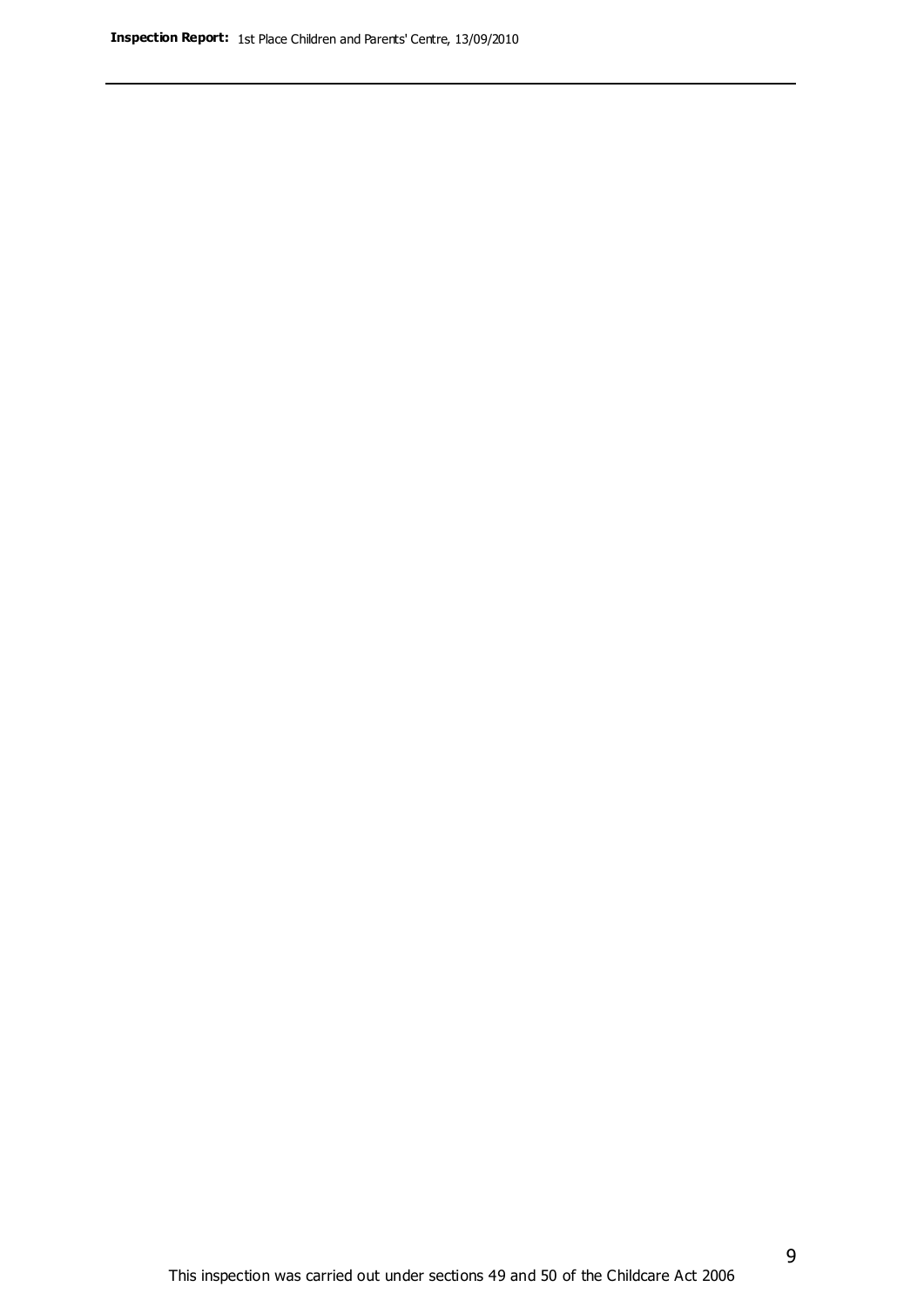# **Annex A: record of inspection judgements**

#### **The key inspection judgements and what they mean**

Grade 1 is Outstanding: this aspect of the provision is of exceptionally high quality Grade 2 is Good: this aspect of the provision is strong Grade 3 is Satisfactory: this aspect of the provision is sound Grade 4 is Inadequate: this aspect of the provision is not good enough

#### **The overall effectiveness of the early years provision**

| How well does the setting meet the needs of the<br>children in the Early Years Foundation Stage? |  |
|--------------------------------------------------------------------------------------------------|--|
| The capacity of the provision to maintain continuous                                             |  |
| improvement                                                                                      |  |

#### **The effectiveness of leadership and management of the early years provision**

| The effectiveness of leadership and management of the                                           |  |
|-------------------------------------------------------------------------------------------------|--|
| <b>Early Years Foundation Stage</b>                                                             |  |
| The effectiveness of leadership and management in embedding<br>ambition and driving improvement |  |
|                                                                                                 |  |
| The effectiveness with which the setting deploys resources                                      |  |
| The effectiveness with which the setting promotes equality and                                  |  |
| diversity                                                                                       |  |
| The effectiveness of safeguarding                                                               |  |
| The effectiveness of the setting's self-evaluation, including the                               |  |
| steps taken to promote improvement                                                              |  |
| The effectiveness of partnerships                                                               |  |
| The effectiveness of the setting's engagement with parents and                                  |  |
| carers                                                                                          |  |

#### **The quality of the provision in the Early Years Foundation Stage**

The quality of the provision in the Early Years Foundation Stage | 1

#### **Outcomes for children in the Early Years Foundation Stage**

| <b>Outcomes for children in the Early Years Foundation</b>    |  |
|---------------------------------------------------------------|--|
| <b>Stage</b>                                                  |  |
| The extent to which children achieve and enjoy their learning |  |
| The extent to which children feel safe                        |  |
| The extent to which children adopt healthy lifestyles         |  |
| The extent to which children make a positive contribution     |  |
| The extent to which children develop skills for the future    |  |

Any complaints about the inspection or report should be made following the procedures set out in the guidance available from Ofsted's website: www.ofsted.gov.uk